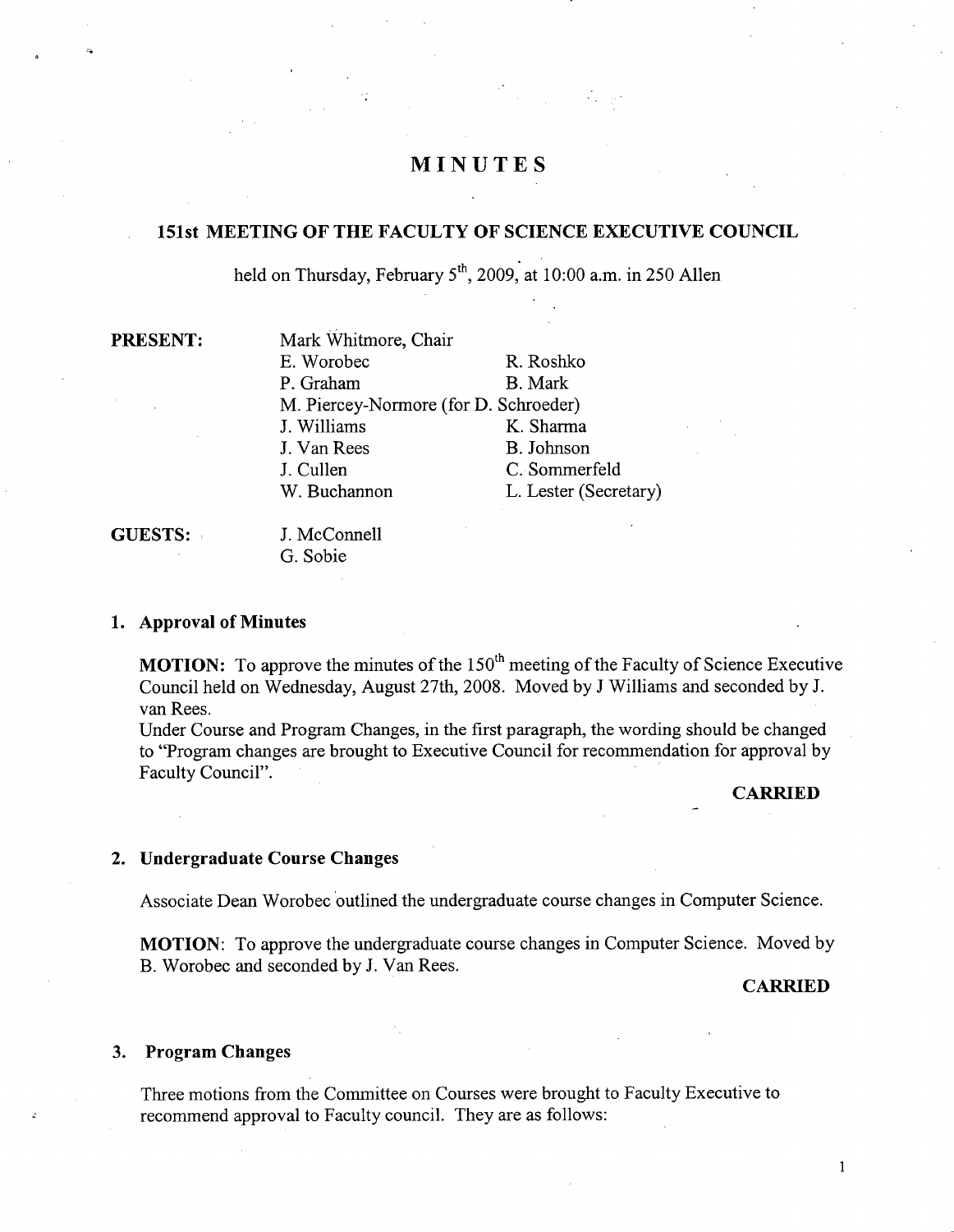#### $(i)$ **Minors in Science**

**MOTION:** That a Minor in the Faculty of Science comprise a minimum of 18 credit hours specified by the department(s) offering the minor, and, that courses required in a student's specific Honours or Major degree program be acceptable for use in a chosen Minor. B. Worobec moved to recommend approval to Faculty Council. Seconded by B. Mark.

#### **CARRIED**

#### **Double Majors in Science**   $(ii)$

**MOTION:** That the Faculty of Science allow Double Majors in consultation with the Department(s). B. Worobec moved to recommend approval to Faculty Council. Seconded by J. Williams.

#### **CARRIED**

#### $(iii)$ **Course Distribution in General degree**

**MOTION:** That the limitation of a maximum of 42 credit hours from one department, or a maximum 60 credit hours from two departments be removed from the General degree requirements. B. Worobec moved to recommend approval to Faculty Council. Seconded by J. Van Rees.

#### **CARRIED**

#### **Joint Geophysics-Physics Degree Proposal**

**MOTION: B.** Worobec moved to recommend approval of the program in principle, subject to the clarification of two mathematics courses. Seconded by K. Sharma. **CARRIED** 

#### **Graduate Program Changes**

Associate Dean Peter Graham reported that there were no Graduate program changes.

#### **Membership of Faculty Council**

Faculty Council referred the Terms of Reference and voting membership to Faculty Executive Council for review. It was proposed that a representative from the departments of Economics and Geological Sciences be added.

**MOTION: B.** Worobec moved to recommend to Faculty Council the addition of a representative from the Departments of Economics and Geological Sciences. Seconded by J. Williams.

C. Sommerfeld suggested an amendment to the motion to add all the students in the Faculty of Science to the Council membership. After some discussion the motion to amend was withdrawn.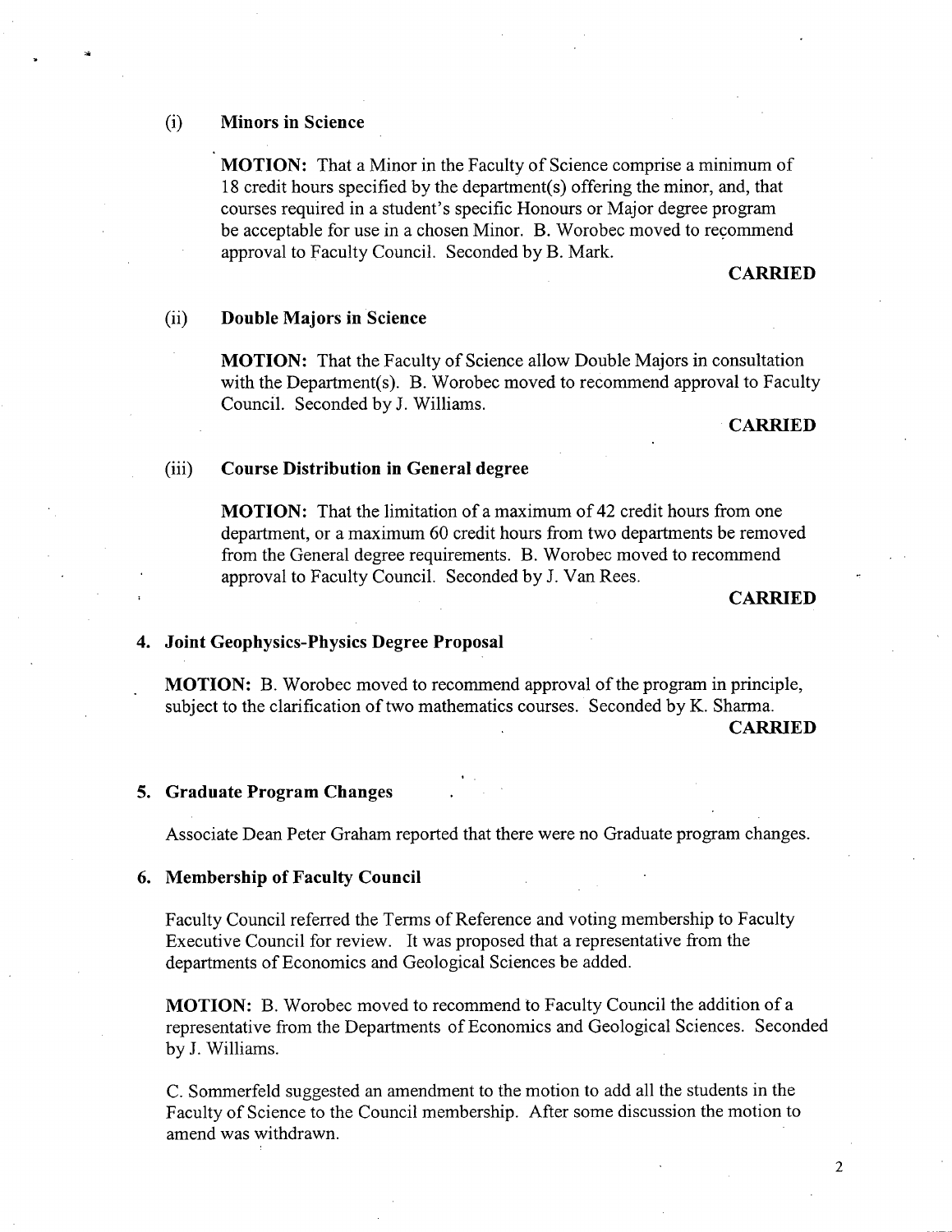B. Worobec moved a friendly amendment with the addition of a student registered in a Graduate program in the Faculty of Science appointed by the Graduate Students' Association and the removal of the Provost of University College. Seconded by J. Williams.

## **CARRIED**

# **Approval of the Draft Agenda for the February 12th Faculty Council meeting.**

Remove the Graduate Course and Program changes from the agenda.

**MOTION:** To approve the draft agenda for the February 12<sup>th</sup> meeting of the Faculty Council. Moved by J. Cullen, seconded by W. Buchannon.

## **CARRIED**

#### **Dean's Report**

16

Dean Whitmore will present his report at Faculty Council.

### **Other Business**

Associate Dean Worobec reported that 31 students have previewed their final exam and 10 have appealed, as opposed to 35 who appealed last year, so there are a reduced number of appeals since the inception of the exam viewing process. UMSU is working on bringing it to Senate to make it a University-wide policy.

The National Science Fair is being held at the University in May. Lab tours and judges are being organized. Contact Betty Worobec or Peter Graham if you are interested in participating.

#### **Adjournment**

The meeting adjourned at 12:00 p.m.